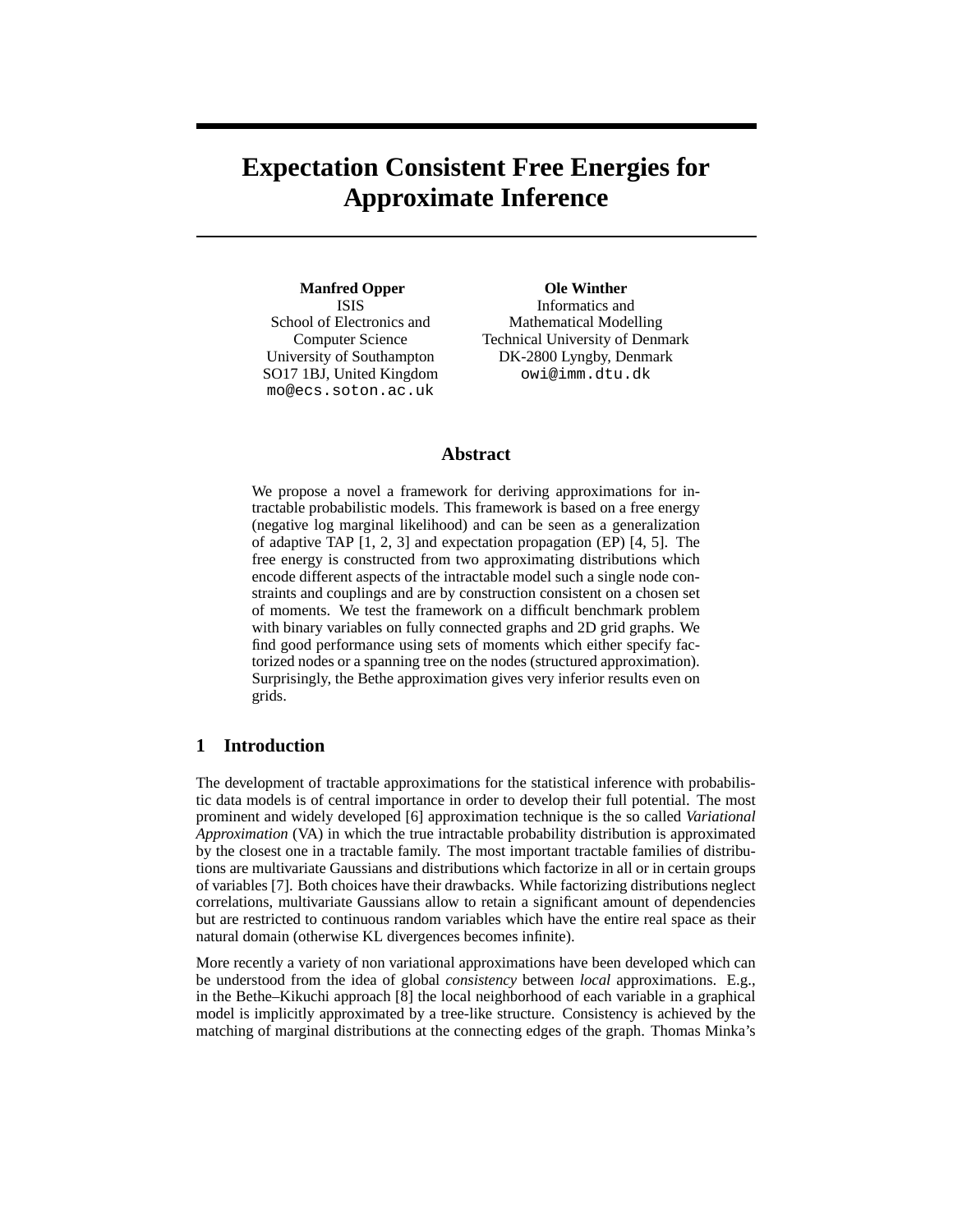*Expectation Propagation* (EP) framework seems to provide a general framework for developing and unifying such consistency approximations [4, 5]. Although the new frameworks have led to a variety of promising applications, often outperforming VA schemes, the unsatisfactory division between the treatment of constrained and unconstrained, continuous random variables seems to persist.

In this paper we propose an alternative approach which we call the *expectation consistent* (EC) approximation which is not plagued by this problem. We require consistency between *two* complimentary global approximations (say, a factorizing & a Gaussian one) to the same probabilistic model which may have different support. Our method is a generalization of the *adaptive TAP* approach (ADATAP) [2, 3] developed for inference on densely connected graphical models which has been applied successfully to a variety of problems ranging from probabilistic ICA over Gaussian process models to bootstrap methods for kernel machines.

## **2 Approximative inference**

We consider the problem of computing expectations, i.e. certain sums or integrals involving a probability distribution with density

$$
p(\mathbf{x}) = \frac{1}{Z} f(\mathbf{x}),
$$
\n(1)

 $\int d\mathbf{x} f(\mathbf{x})$ . We assume that the necessary exact operations are intractable, where the *in*for a vector of random variables  $x = (x_1, x_2, \ldots, x_N)$  with the *partition function*  $Z =$ *tractability* arises either because the necessary sums are over a too large number of variables or because multivariate integrals cannot be evaluated exactly. In a typical scenario,  $f(\mathbf{x})$  is expressed as a product of two functions

$$
f(\mathbf{x}) = f_1(\mathbf{x}) f_2(\mathbf{x})
$$
 (2)

with  $f_{1,2}(\mathbf{x}) \geq 0$ , where  $f_1$  is "simple" enough to allow for tractable computations. The idea of many approximate inference methods is to approximate the "complicated" part  $f_2(\mathbf{x})$  by replacing it with a "simpler" function, say of some *exponential form*  $\exp\left({\boldsymbol\lambda}^T{\bf g}({\bf x})\right)\,\equiv\,\exp\left({\sum_{j=1}^K\lambda_jg_j({\bf x})}\right).$  The vector of functions g is chosen in such a way that the desired sums or integrals can be calculated in an efficient way and the parameters  $\lambda$  are adjusted to optimize certain criteria. Hence, the word *tractability* should always be understood as relative to some approximating set of functions g.

Our novel framework of approximation will be restricted to problems, where *both* parts  $f_1$ and  $f_2$  can be considered as tractable relative to some suitable g, and the intractability of the density  $p$  arises from forming their product. Take, as an example, the density (with respect to the Lebesgue measure in  $R^N$ ) given by

$$
p(\mathbf{x}) = \prod_{\alpha} \Psi_{\alpha}(\mathbf{x}_{\alpha}) \exp\left(\sum_{i < j} x_i J_{ij} x_j\right) \,,\tag{3}
$$

where the  $x_\alpha$  denote tractable potentials defined on disjoint subsets of variables  $x_\alpha$ . In order to have a non-trivial problem, the  $\Psi_{\alpha}$  should be a *non-Gaussian* function. One may approximate  $p(x)$  by a factorizing distribution, thereby replacing  $f_2(x) \equiv$  $\exp\left(\sum_{i < j} x_i J_{ij} x_j\right)$  by some function which factorizes in the components  $x_i$ . Alternatively, one can consider replacing  $f_1(\mathbf{x}) = \prod_i \Psi_i(x_i)$  by a Gaussian function to make the whole distribution *Gaussian*. Both approximations are not ideal. The first completely neglects correlations of the variables but leads to marginal distributions of the  $x_i$ , which might qualitatively resemble the non Gaussian shape of the true marginal. The second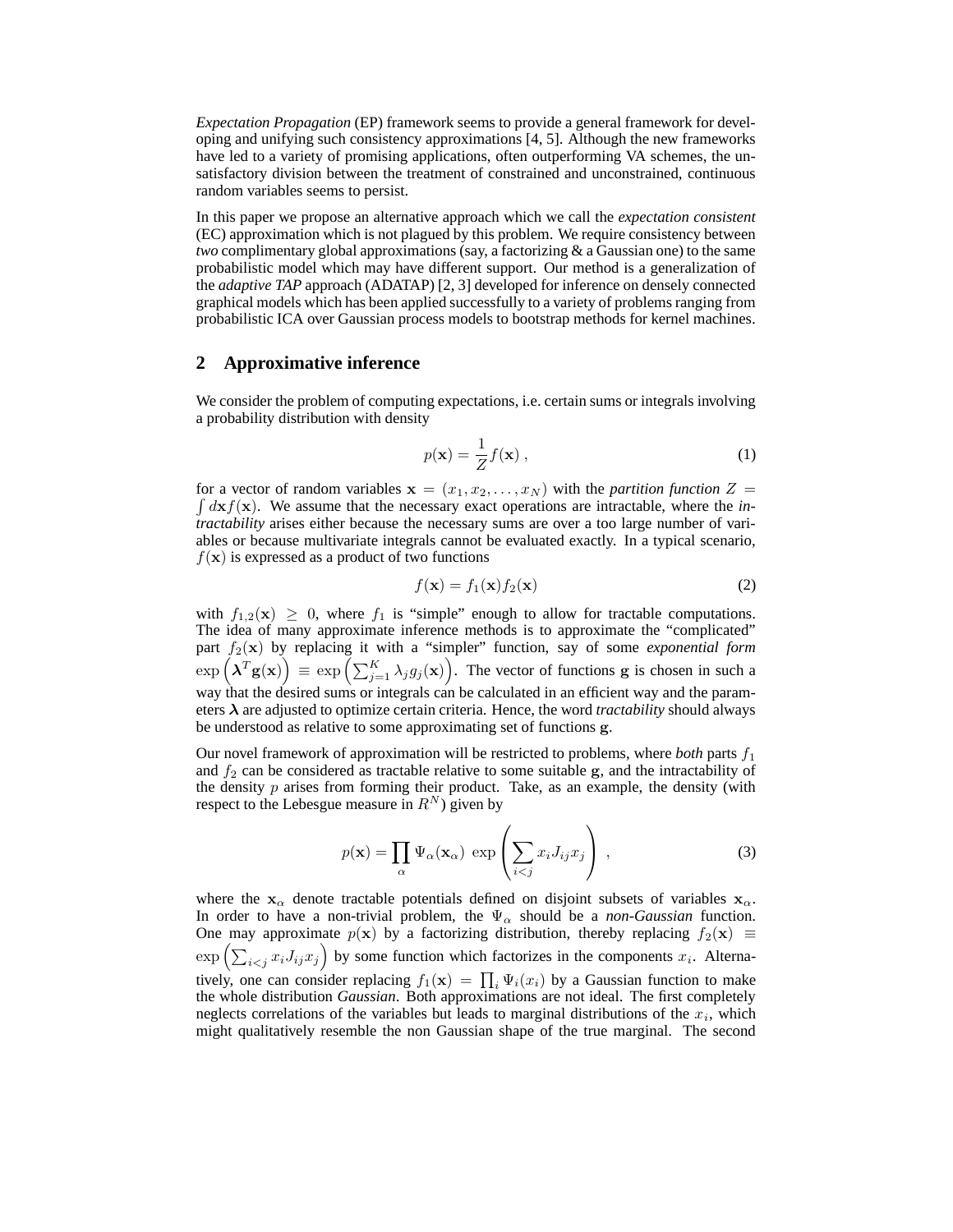one neglects the non Gaussian effects but incorporates correlations which might be used in order to approximate the two variable covariance functions. While within the VA both approximations would appear independent from each others, we will, in the following develop an approach for combining two approximations which "communicate" by matching the corresponding expectations of the functions  $g(x)$ . We do *not* have to assume that either choice is a reasonably good approximation for the *global joint density*  $p(x)$  as done in the VA. In fact, we apply the approach to a case where the KL divergence between one of them and p is even *infinite*!

# **3 Gibbs free energy**

Free energies (FE) provide a convenient formalism for dealing with probabilistic approximation problems. In this framework, the *true, intractable* distribution  $p(x) = \frac{f(x)}{Z}$  is *implicitly* characterized as the solution of an optimization problem defined through the the relative entropy or KL divergence

$$
KL(q, p) = \int d\mathbf{x} \ q(\mathbf{x}) \ln \frac{q(\mathbf{x})}{p(\mathbf{x})}
$$
 (4)

between  $p$  and other trial distributions  $q$ . In contrast to the usual formulation of the VA, where one minimizes the KL divergence directly within a tractable family, it is more convenient to consider the following two stage optimization process. In the first step, one constrains the trial distributions  $q$  by fixing the values of a set of generalized moments  $\langle g(x) \rangle_q$ . This will be helpful later to enable the communication between approximations. We define the Gibbs Free Energy  $G(\mu)$  as

$$
G(\boldsymbol{\mu}) = \min_{q} \{ KL(q, p) \mid \langle \mathbf{g}(\mathbf{x}) \rangle_q = \boldsymbol{\mu} \} - \ln Z . \tag{5}
$$

We have subtracted the term  $\ln Z$  to make the expression independent of the intractable partition function  $Z$ . In a second step, the moments of the distribution and also the partition function Z are found within the same approach by relaxing the constraints and further minimizing  $G(\mu)$  with respect to the  $\mu$ .

$$
\min_{\mu} G(\mu) = -\ln Z \quad \text{and} \quad \langle \mathbf{g} \rangle = \operatorname*{argmin}_{\mu} G(\mu) \,. \tag{6}
$$

We will next give a short summary of properties of the Gibbs free energy (GFE). The optimizing density in (5) is given by

$$
q(\mathbf{x}) = \frac{f(\mathbf{x})}{Z(\lambda)} \exp\left(\lambda^T \mathbf{g}(\mathbf{x})\right) , \qquad (7)
$$

with a normalizing partition function  $Z(\lambda)$ . The set of *Lagrange parameters*  $\lambda = \lambda(\mu)$  is chosen such that the conditions  $\langle g(x)\rangle_q = \mu$  are fulfilled, i.e.  $\lambda$  satisfies

$$
\frac{\partial \ln Z(\lambda)}{\partial \lambda} = \mu \,. \tag{8}
$$

Inserting the optimizing distribution eq. (7) into the definition of the Gibbs free energy eq. (5), we get the explicit expression:

$$
G(\boldsymbol{\mu}) = -\ln Z(\boldsymbol{\lambda}(\boldsymbol{\mu})) + \boldsymbol{\lambda}^T(\boldsymbol{\mu})\boldsymbol{\mu} = \max_{\boldsymbol{\lambda}} \left\{-\ln Z(\boldsymbol{\lambda}) + \boldsymbol{\lambda}^T\boldsymbol{\mu}\right\},
$$
 (9)

i.e., G is the *Legendre transform* or *dual* of  $-\ln Z(\lambda)$ . Hence, G is a convex function of its arguments and  $\frac{\partial G(\mu)}{\partial \mu} = \lambda$ .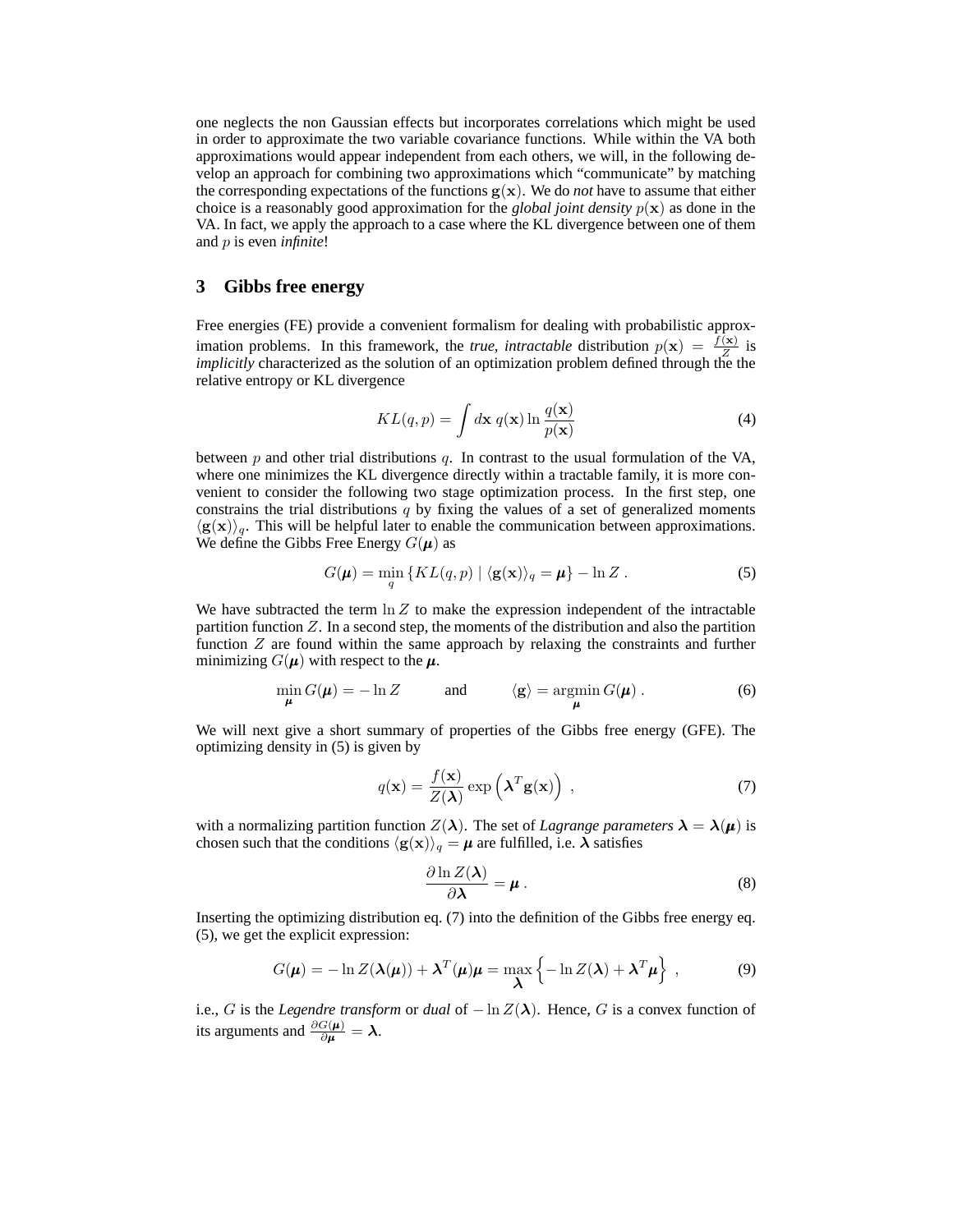$G(\mu)$  can be used to generate moments, e.g.

$$
\frac{\partial^2 G(\mu)}{\partial \mu \partial \mu^T} = \frac{\partial \lambda}{\partial \mu^T} = \left(\frac{\partial \mu^T}{\partial \lambda}\right)^{-1} = \left[\langle \mathbf{g}(\mathbf{x}) \mathbf{g}^T(\mathbf{x}) \rangle - \langle \mathbf{g}(\mathbf{x}) \rangle \langle \mathbf{g}(\mathbf{x}) \rangle^T\right]^{-1}, \quad (10)
$$

where the expectations are over the density eq. (7).

The derivative with respect to a parameter t contained in the probability density  $p(\mathbf{x}|t)$  =  $f(\mathbf{x},t)$  $\frac{(x,t)}{Z_t}$  can be calculated using (9) and (8) as

$$
\frac{dG(\boldsymbol{\mu},t)}{dt} = -\frac{\partial \ln Z(\boldsymbol{\lambda},t)}{\partial t} + \left(\boldsymbol{\mu} - \frac{\partial \ln Z(\boldsymbol{\lambda},t)}{\partial \boldsymbol{\lambda}}\right) \frac{d\boldsymbol{\lambda}^T}{dt} = -\frac{\partial \ln Z(\boldsymbol{\lambda},t)}{\partial t} \,. \tag{11}
$$

The important message is that we only need to take the explicit  $t$  dependence into account, i.e. we can keep  $\lambda$  fixed upon differentiation.

## **3.1 Free energy examples**

Here we give the free energies for three tractable models and choices of moments that will be used subsequently in the free energy framework.

**Completely factorized,** i.e.  $p(\mathbf{x}) = \prod_i \psi_i(x_i)$ . For simplicity we will consider biased binary variables:  $\Psi_i(x_i) = [\delta(x_i+1) + \delta(x_i-1)]e^{\theta_i x_i}$  and fix the first moments  $\mathbf{m} = \langle \mathbf{x} \rangle$ . Denoting the conjugate Lagrange parameters by  $\gamma$ :

$$
G(\mathbf{m}) = \sum_{i} G_i(m_i) \qquad \text{with} \quad G_i(m_i) = \max_{\gamma_i} \{-\ln Z_i(\gamma_i) + m_i \gamma_i\} \qquad (12)
$$

with  $Z_i(\gamma_i) = \int dx_i \Psi_i(\xi) e^{\gamma_i x_i} = 2 \cosh(\gamma_i + \theta_i).$ 

**Tree-connected graph.** For the case where either the couplings and the moments together define a tree-connected graph, we can write the free energy in term of single- and two-node free energies. Considering again completely factorized binary variables, all nontrivial moments on the graph  $(ij) \in G$  are the means m and correlations of linked nodes  $M_{ij} = \langle x_i x_j \rangle$ :

$$
G(\mathbf{m}, \{M_{ij}\}_{(ij)\in\mathcal{G}}) = \sum_{(ij)\in\mathcal{G}} G_{ij}(m_i, m_j, M_{ij}) + \sum_i (1 - n_i) G_i(m_i) ,\qquad (13)
$$

where  $G_{ij}(m_i, m_j, M_{ij})$  is the two-node free energy defined in a similar fashion as the one-node free energy,  $n_i$  the number of links to node i and  $G_i(m_i)$  is the one-node free energy.

**Gaussian distribution.** We set  $\mu = (m, M)$  with all first moments m and an arbitrary subset of second moments M for a Gaussian model  $\Psi_i(x_i) \propto \exp[a_i x_i - \frac{b_i}{2} x_i^2]$  and  $p(\mathbf{x})$ given by eq. (3). We introduce conjugate variables  $\gamma$  and  $-\Lambda/2$ .  $\gamma$  can be eliminated analytically, whereas we get a log-determinant maximization problem for  $\Lambda$ :

$$
G(\mathbf{m}, \mathbf{M}) = -\frac{1}{2}\mathbf{m}^{T}\mathbf{J}\mathbf{m} - \mathbf{m}^{T}\mathbf{a} + \frac{1}{2}\sum_{i} M_{ii}b_{i}
$$
  
+ 
$$
\max_{\mathbf{\Lambda}} \left\{ \frac{1}{2} \ln \det(\mathbf{\Lambda} - \mathbf{J}) - \frac{1}{2} \operatorname{Tr} \mathbf{\Lambda} (\mathbf{M} - \mathbf{m}\mathbf{m}^{T}) \right\}.
$$
 (14)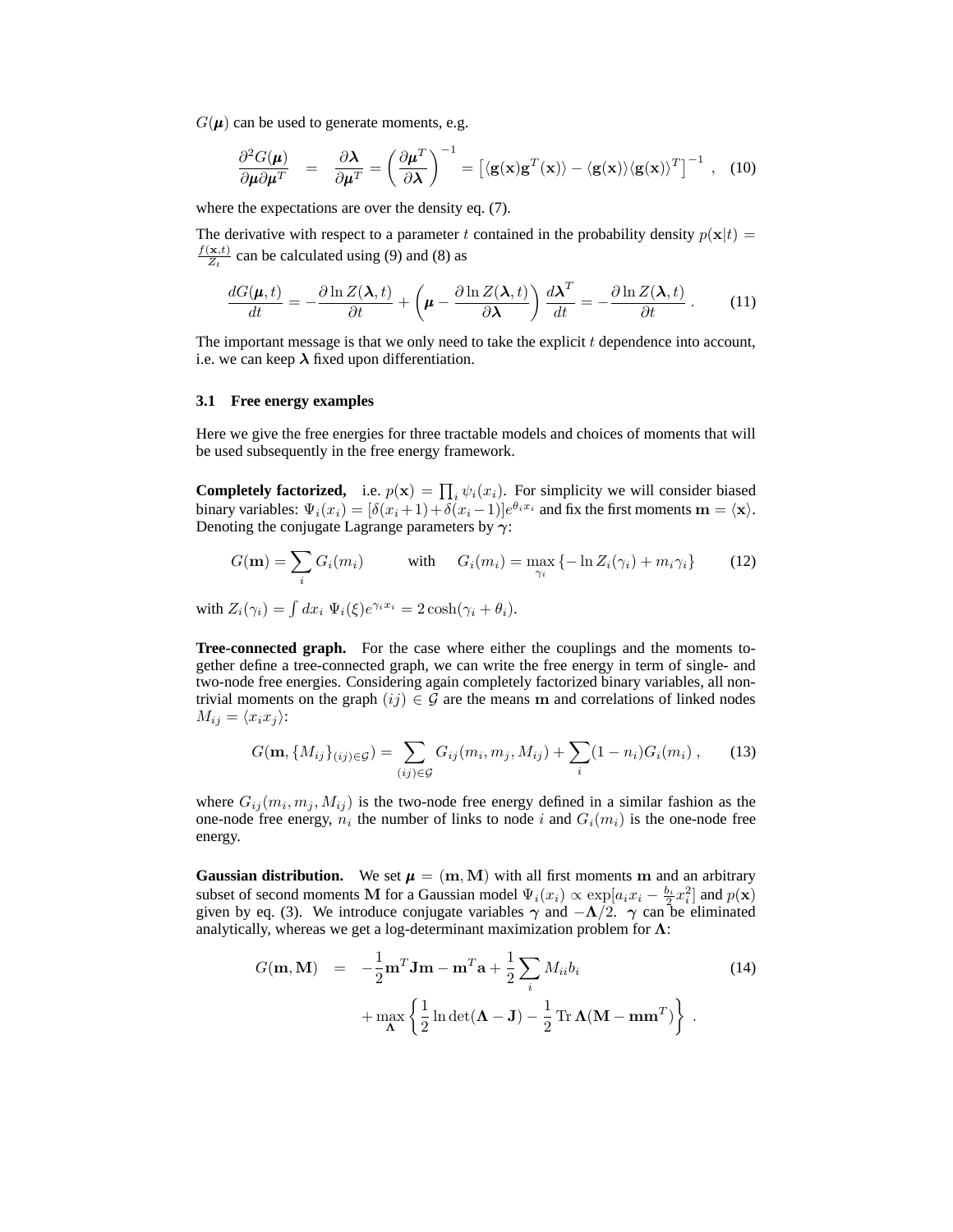## **4 Exact interpolation representation**

If the density p factors into a tractable  $f_1$  and an intractable part  $f_2$ , according to eq. (2), we can construct a representation of the Gibbs free energy which also separates into two corresponding parts. We treat  $f_2(\mathbf{x})$  as a *perturbation* which is smoothly turned on using a parameter  $0 \le t \le 1$ . We define  $f_2(\mathbf{x}, t)$  to be a smooth *interpolation* between the trivial  $f_2(\mathbf{x}, t = 0) = 1$  and the "full" intractable  $f_2(\mathbf{x}, t = 1) = f_2(\mathbf{x})$ . Hence, we define parametric densities and the corresponding free energy by  $p(\mathbf{x}|t) = \frac{1}{Z_t} f_1(\mathbf{x}) f_2(\mathbf{x}, t)$  and

$$
q(\mathbf{x}|t) = \frac{1}{Z_q(\lambda, t)} f_1(\mathbf{x}) f_2(\mathbf{x}, t) \exp\left(\lambda^T \mathbf{g}(\mathbf{x})\right)
$$
(15)

$$
G_q(\boldsymbol{\mu},t) = \max_{\boldsymbol{\lambda}} \left\{-\ln Z_q(\boldsymbol{\lambda},t) + \boldsymbol{\lambda}^T \boldsymbol{\mu}\right\}.
$$
 (16)

Using eq. (11), and the fact that  $\frac{\partial \ln Z(\lambda,t)}{\partial t} = \left\langle \frac{d \ln f_2(\mathbf{x},t)}{dt} \right\rangle_{q(\mathbf{x}|t)}$  we derive the following exact identity for the free energy  $G(\boldsymbol{\mu}, t)$ 

$$
G_q(\boldsymbol{\mu}, 1) - G_q(\boldsymbol{\mu}, 0) = -\int_0^1 dt \left\langle \frac{d \ln f_2(\mathbf{x}, t)}{dt} \right\rangle_{q(\mathbf{x}|t)}.
$$
 (17)

to relate the Gibbs free energy of the intractable model  $G_q(\mu) = G(\mu, t = 1)$  and tractable model  $G(\mu, t = 0)$ . An simple approximation is obtained for the case  $f_2(\mathbf{x}, t) = [f_2(\mathbf{x})]^t$ , when the expectation over  $q(\mathbf{x}|t)$  is replaced by the expectation over the tractable  $q(\mathbf{x}|0)$ , ie

$$
G(\boldsymbol{\mu}) \approx G(\boldsymbol{\mu}, 0) - \int_0^1 dt \left\langle \frac{d \ln f_2(\mathbf{x}, t)}{dt} \right\rangle_{q(\mathbf{x}|0)} = G(\boldsymbol{\mu}, 0) - \langle \ln f_2(\mathbf{x}) \rangle_{q(\mathbf{x}|0)} . \tag{18}
$$

This result coincides with the variational approximation when we restrict the family of optimizing functions to be of the form  $q(\mathbf{x}|0)$ .

#### **4.1 Expectation Consistent Approximation**

Our goal is to go beyond the variational approximation and capture more of the  $t$  dependence of the intractable part  $f_2$  in the term eq. (17). We will now use our assumption that besides the family of distributions eq. (15), there is a second family which can be used as an approximation to the distribution  $p(x|t)$ . It is given by

$$
r(\mathbf{x}|t) = \frac{1}{Z_r(\lambda, t)} f_2(\mathbf{x}, t) \exp\left(\lambda^T \mathbf{g}(\mathbf{x})\right) , \qquad (19)
$$

where the parameters  $\lambda$  will be chosen in such a way as to guarantee *consistency for the expectations* of g, i.e.  $\langle g(x) \rangle_{r(x|t)} = \mu$ . Using eq. (19) in place of  $q(x|t)$  in eq. (17), we get the approximation

$$
G_q(\boldsymbol{\mu}, 1) - G_q(\boldsymbol{\mu}, 0) \approx \int_0^1 dt \left\langle \frac{d \ln f_2(\mathbf{x}, t)}{dt} \right\rangle_{r(\mathbf{x}|t)} = G_r(\boldsymbol{\mu}, 1) - G_r(\boldsymbol{\mu}, 0) ,\tag{20}
$$

where the last equality is derived from the fact that both types of densities eqs. (15) and (19) contain the same exponential family. This allows us to carry out the integral over the interaction strength  $t$  in eq. (20) in closed form without specifying the interpolating term  $f_2(\mathbf{x}, t)$  explicitly. Hence, the *expectation consistent (EC)* approximation is

$$
G_q(\boldsymbol{\mu}, 1) \approx G_q(\boldsymbol{\mu}, 0) + G_r(\boldsymbol{\mu}, 1) - G_r(\boldsymbol{\mu}, 0) \equiv G^{\text{EC}}(\boldsymbol{\mu}) . \tag{21}
$$

To simplify notation, we will write  $G_q \equiv G_q(\mu, 0)$ ,  $G_r \equiv G_r(\mu, 1)$  and  $G_s \equiv G_r(\mu, 0)$  in the following.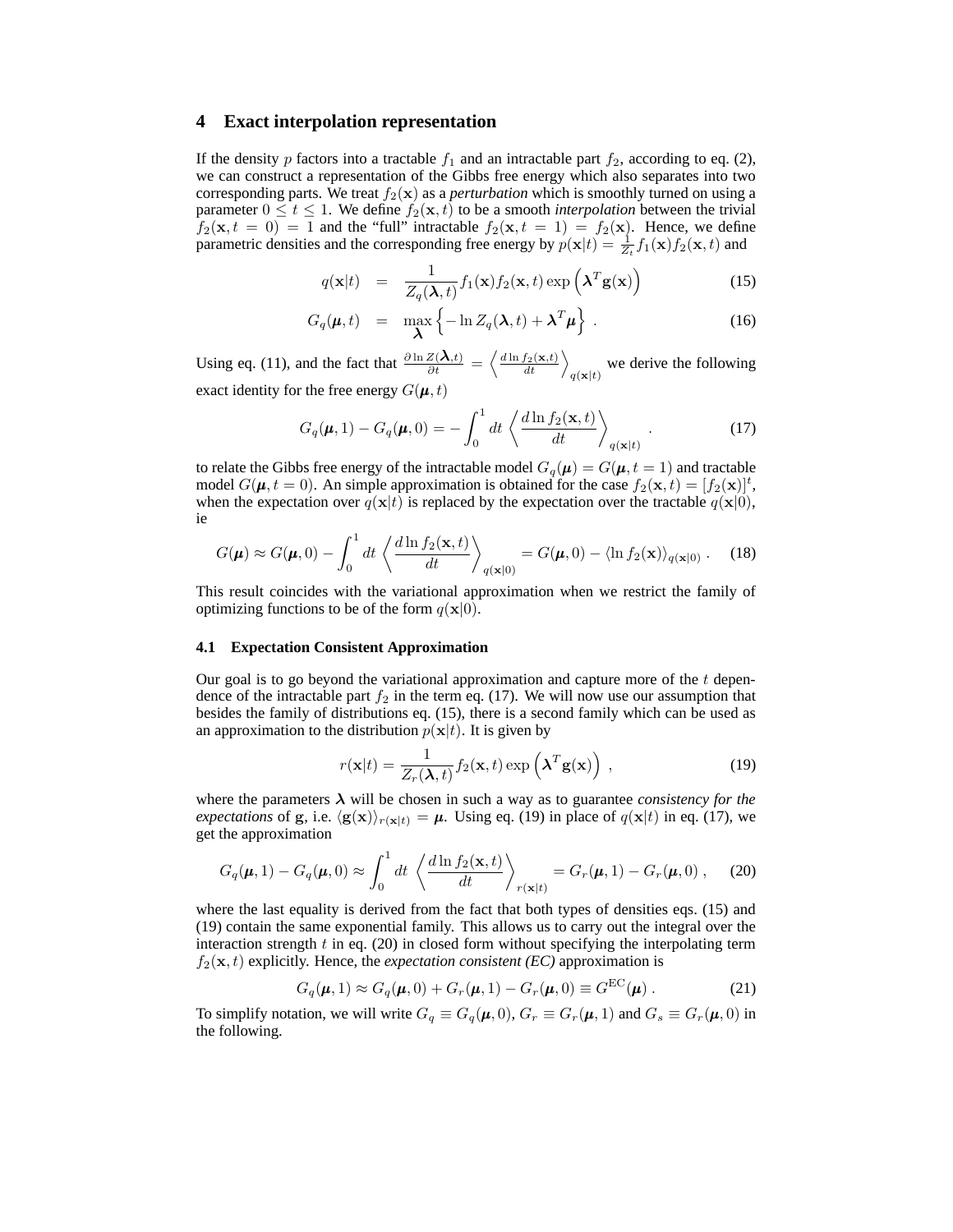## **5 Models with pair-wise interactions**

Our framework works very naturally to the class of models eq. (3). The EC approximation eq. (21) will be based on approximating neglected correlations in the factorizing approximation using a *Gaussian* distributions. The corresponding free energies  $G(\mu, 1)$  and  $r(\mu, 0)$  appearing in eq. (21) are thus found using the Gaussian free energy eq. (14) with J and  $J = 0$ 

$$
G^{EC}(\mathbf{m}, \mathbf{M}) = G_q(\mathbf{m}, \mathbf{M}, 0) - \frac{1}{2} \mathbf{m}^T \mathbf{J} \mathbf{m}
$$
  
+ 
$$
\max_{\mathbf{\Lambda}} \left\{ \frac{1}{2} \ln \det(\mathbf{\Lambda} - \mathbf{J}) - \frac{1}{2} \operatorname{Tr} \mathbf{\Lambda} (\mathbf{M} - \mathbf{m} \mathbf{m}^T) \right\}
$$
  
- 
$$
\max_{\mathbf{\Lambda}} \left\{ \frac{1}{2} \ln \det \mathbf{\Lambda} - \frac{1}{2} \operatorname{Tr} \mathbf{\Lambda} (\mathbf{M} - \mathbf{m} \mathbf{m}^T) \right\},
$$
 (22)

where the free energy  $G_q(\mathbf{m}, \mathbf{M}, 0)$  will depend explicitly upon the potentials  $\Psi_\alpha(\mathbf{x}_\alpha)$ .

## **6 Free energy minimization algorithms**

In our approach, inference is based on the minimization of the free energy with respect to its arguments  $\mu$ . While the exact free energy is by construction a convex function in  $\mu$ , our free energy *approximation*  $G_{EC} = G_q + G_r - G_s$  contains the concave contribution  $-G<sub>s</sub>$  and may not be convex. Hence, we may have potentially many local minima and other stationary points, like saddlepoints. Moreover, the expression derived for  $G_{\text{EC}}$  is not a simple explicit functions of  $\mu$  but contains additional optimizations over Lagrange parameters. Consequently, we cannot expect that *message-passing* algorithms similar to *loopy belief propagation* or *expectation propagation (EP)* [4] which sequentially update moments and Lagrange parameters are guaranteed to converge.

### **6.1 Guaranteed convergence – variational bounding**

An iterative algorithms which is guaranteed to find at least stationary points of the Free Energy is similar in spirit to the so-called double-loop approaches [9, 10]. The basic idea is to minimize a decreasing sequence of *convex upper bounds* to  $G_{EC}$ . Each convex upper bound is derived by linearizing the concave term  $-G_s(\mu)$  at the present iteration  $\mu^*$ , i.e. us- $\lim_{s \to s} G_s(\mu) \geq G_s^{\text{lbound}}(\mu) = -C_* + \mu^T \lambda_s^*$ , with  $C_* \equiv \ln Z_q(\lambda_s^*)$  and  $\lambda_s^* = \lambda_s(\mu^*)$ . Since it is usually much easier to deal with the Lagrange parameters we convert the resulting convex minimization problem into a *concave maximization problem* for the λ's

$$
G_{\rm EC}(\mu) \leq G_q(\mu) + G_r(\mu) - \mu^T \lambda_s^* + C_*
$$
  
\n
$$
= \min_{\mu} \max_{\lambda_q, \lambda_r} \{-\ln Z_q(\lambda_q) - \ln Z_r(\lambda_r) + \mu^T (\lambda_q + \lambda_r - \lambda_s^*) + C_*\}
$$
  
\n
$$
= \max_{\lambda_q, \lambda_r} \{-\ln Z_q(\lambda_q) - \ln Z_r(\lambda_r) | \lambda_q + \lambda_r = \lambda_s^* \} + C_*
$$
  
\n
$$
= \max_{\lambda_r} \{-\ln Z_q(\lambda_s^* - \lambda_r) - \ln Z_r(\lambda_r) + C_* \} .
$$
 (23)

This can be summarized in the following double loop algorithm which is guaranteed not to increase our free energy approximation.

- 1. Outer loop: For fixed old value  $\mu^*$ , bound the concave term  $-G_s(\mu)$  by  $-G_s^{\text{lbound}}(\mu)$  go get the convex upper bound to  $G_{\text{EC}}(\mu)$ .
- 2. Inner loop: Solve the concave maximization problem

$$
\max_{\mathbf{\lambda}_r} \mathcal{L} \quad \text{with} \quad \mathcal{L} = -\ln Z_q(\mathbf{\lambda}_s^* - \mathbf{\lambda}_r) - \ln Z_r(\mathbf{\lambda}_r) \,. \tag{24}
$$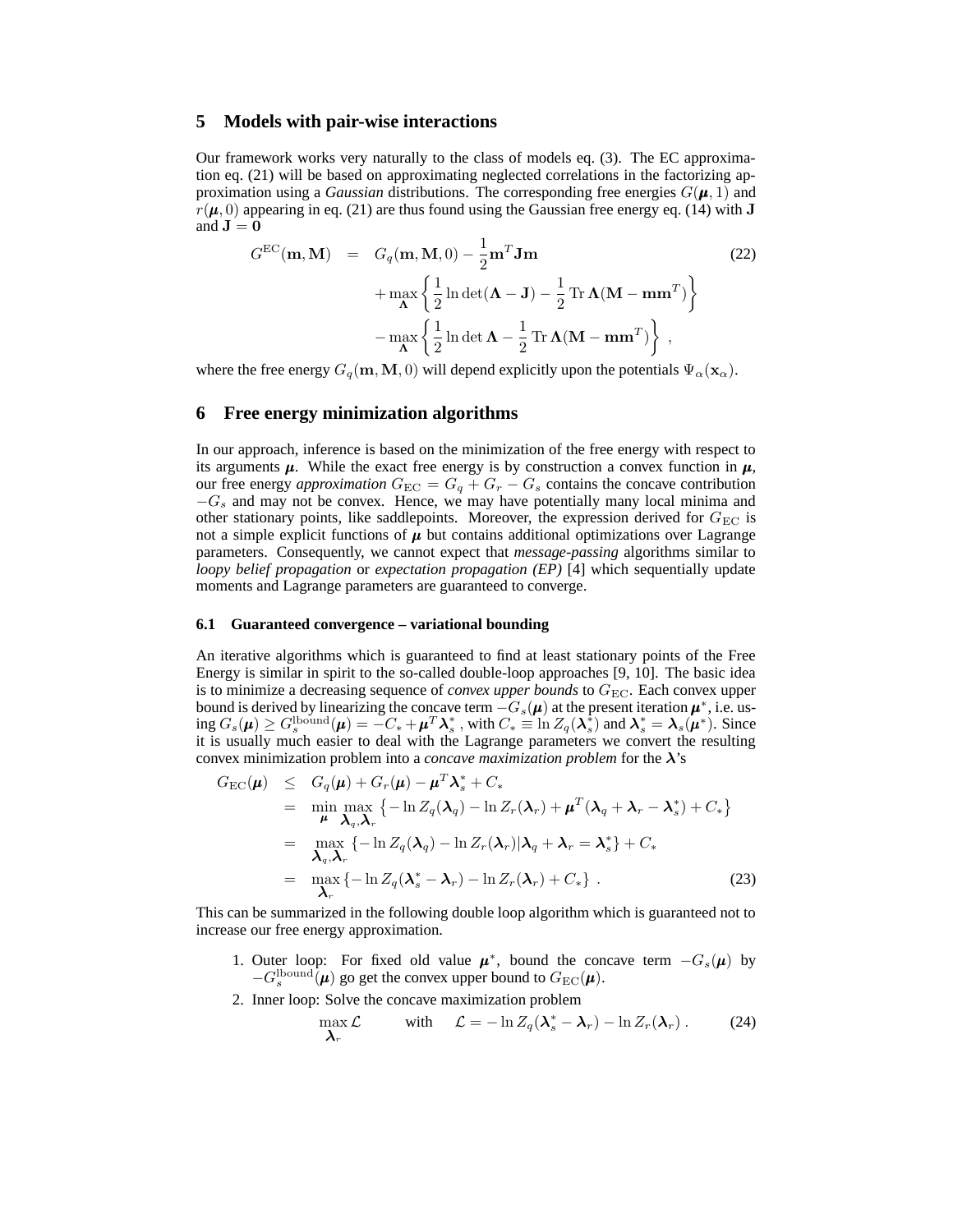Inserting the solution into  $\boldsymbol{\mu}(\boldsymbol{\lambda}_r) = \langle \mathbf{g}(\mathbf{x})\rangle_r$  gives the new value  $\boldsymbol{\mu}^*$  for  $\boldsymbol{\mu}$ .

Currently, we either solve the non-linear inner-loop optimization by a sequential approach that are computationally efficient when  $G_r$  is the free energy of a multivariate Gaussian or by interior point methods [11, 12].

## **7 Simulations**

We have tested the EC framework in a benchmark set-up proposed by Wainwright and Jordan [12]. The stochastic variables are binary  $x_i = \pm 1$  with pair-wise couplings are used. The  $N = 16$  nodes are either fully connected or connected to nearest neighbors in a 4-by-4 grid. The external field (observation) strengths  $\theta_i$  are drawn from a *uniform* distribution  $\theta_i \sim \mathcal{U}[-d_{\text{obs}}, d_{\text{obs}}]$  with  $d_{\text{obs}} = 0.25$ . Three types of coupling strength statistics are considered: repulsive (anti-ferromagnetic)  $J_{ij} \sim \mathcal{U}[-2d_{\rm coup}, 0]$ , mixed  $J_{ij} \sim$  $\mathcal{U}[-d_\mathrm{coup},+d_\mathrm{coup}]$  and attractive (ferromagnetic)  $J_{ij} \sim \mathcal{U}[0,+2d_\mathrm{coup}]$  with  $d_\mathrm{coup} > 0.$ We compute the average one-norm error on the marginals:  $\sum_i |p(\mathbf{x}_i = 1) - p(\mathbf{x}_i = 1)|$ 1|Method)|/N,  $p(\mathbf{x}_i = 1) = (1 + m_i)/2$  over 100 trials testing the following Methods:  $SP = sum-product$  (aka loopy belief propagation (BP) or Bethe approximation) and  $LD =$ log-determinant maximization [12], EC factorized and EC structured. Results for SP and LD are taken from Ref. [12]. For EC, we are minimizing the EC free energy eq. (22) where  $G_q(\mathbf{m}, \mathbf{M}, 0)$  depend upon the approximation we are using. For the factorized model we use the free energy eq. (12) and for the structured model we assume a *single* tractable potential  $\psi(\mathbf{x})$  in eq. (3) which contains all couplings on a spanning tree. For  $G_q$ , we use the free energy eq. (13). The spanning tree is defined by the following simple heuristic: choose as next pair of nodes to link, the (so far unlinked) pair with strongest absolute coupling  $|J_{ij}|$  that will not cause a loop in the graph.

The results are summarized in table 1. The Bethe approximation always give inferior results compared to EC (note that only loopy BP convergent problem instances were used to calculate the error [12]). This might be a bit surprising for the sparsely connected grids. This indicates that loopy BP and too a lesser degree extensions building upon BP [5] are only to be applied to really sparse graphs and/or weakly coupled nodes, where the error induced by not using a properly normalized distribution can be expected to be small. We also speculate that a structured variational approximation, using the same heuristics as described above to construct the spanning tree, in many cases will be superior to the Bethe approximation as also observed by Ref. [5]. LD is a robust method which seems to be limited in it's achievable precision. EC structured is uniformly superior to all other approaches. Additional simulations (not included in the paper) also indicate that EC give much improved estimates of free energies and two-node marginals when compared to the Bethe- and Kikuchi-approximation.

# **8 Conclusion and outlook**

We have introduced a novel method for approximate inference which tries to overcome certain limitations of single approximating distributions by achieving consistency for two of these on the same problem. While we have demonstrated its accuracy in this paper only for a model with binary elements, it can also be applied to models with continuous random variables or hybrid models with both discrete and continuous variables. We expect that our method becomes most powerful when certain tractable substructures of variables with strong dependencies can be identified in a model. Our approach would then allow to deal well with the weaker dependencies between the groups. A generalization of our method to treat graphical models beyond pair-wise interaction is obtained by iterating the approximation. This is useful in cases, where an initial three term approximation  $G^{EC}$  =